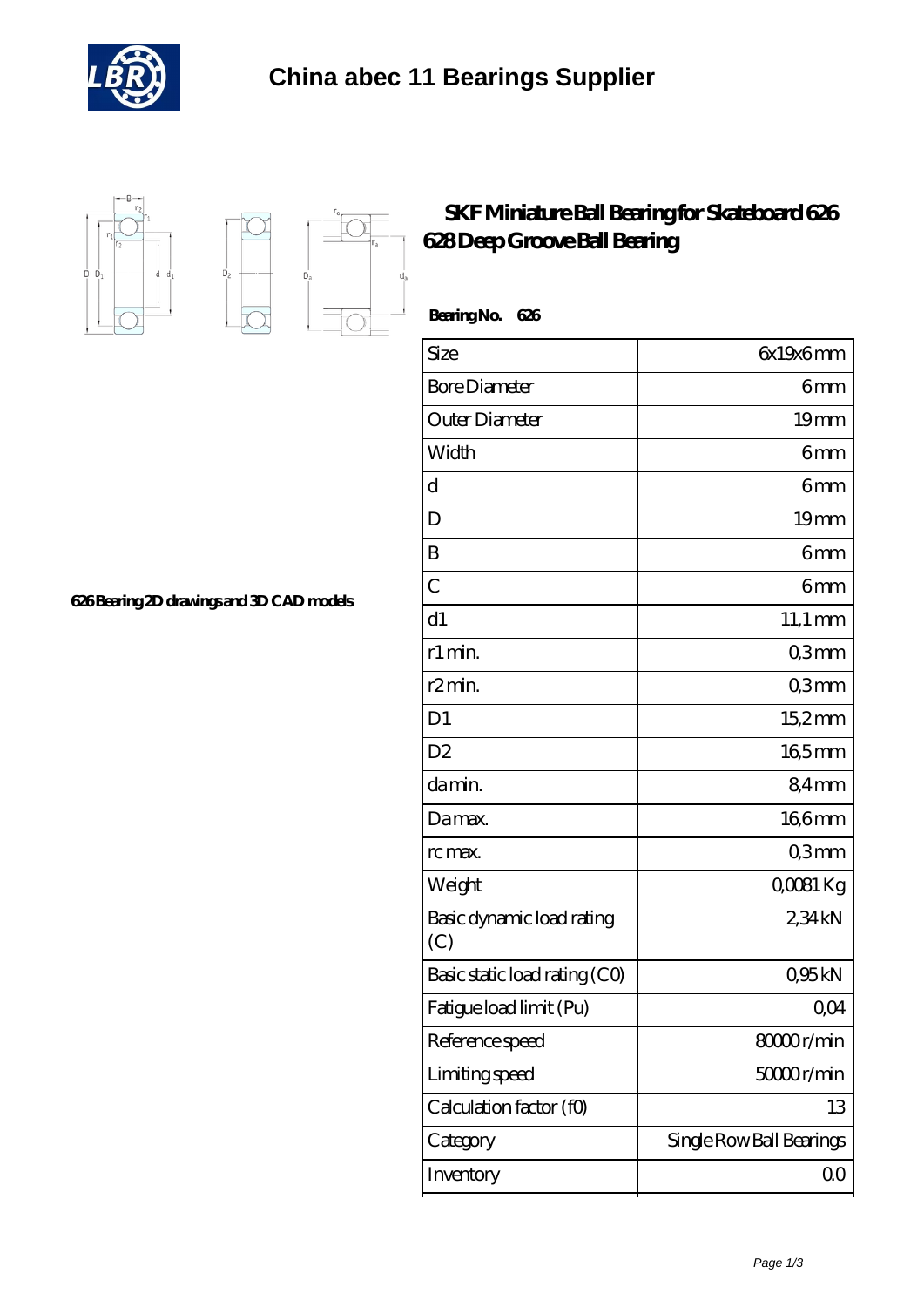

**[China abec 11 Bearings Supplier](https://m.buysomaonlinemed.com)**

| <b>SKF</b>                                                                                                                                                                   |
|------------------------------------------------------------------------------------------------------------------------------------------------------------------------------|
| N/A                                                                                                                                                                          |
| 0 <sub>01</sub>                                                                                                                                                              |
| <b>BOO308</b>                                                                                                                                                                |
| Open                                                                                                                                                                         |
| ABEC 1   ISO PO                                                                                                                                                              |
| No                                                                                                                                                                           |
| <b>Ball Bearing</b>                                                                                                                                                          |
| No                                                                                                                                                                           |
| No                                                                                                                                                                           |
| Steel                                                                                                                                                                        |
| CO-Medium                                                                                                                                                                    |
| Metric                                                                                                                                                                       |
| 6MM Bore; 19MM Outside<br>Diameter; 6MM Outer Race<br>Diameter; Open; Ball<br>Bearing, ABEC 1   ISO PO,<br>No Filling Slot; No Snap<br>Ring, No Internal Special<br>Features |
| Single Row Ball Bearing                                                                                                                                                      |
| 31171504                                                                                                                                                                     |
| 8482.105068                                                                                                                                                                  |
| Bearing                                                                                                                                                                      |
| Ball                                                                                                                                                                         |
| http://www.skf.com                                                                                                                                                           |
| 626                                                                                                                                                                          |
| 002                                                                                                                                                                          |
| 0.236Inch   6Millimeter                                                                                                                                                      |
| 0.748Inch   19 Millimeter                                                                                                                                                    |
| 0.236Inch   6Millimeter                                                                                                                                                      |
|                                                                                                                                                                              |
| 6mm                                                                                                                                                                          |
|                                                                                                                                                                              |